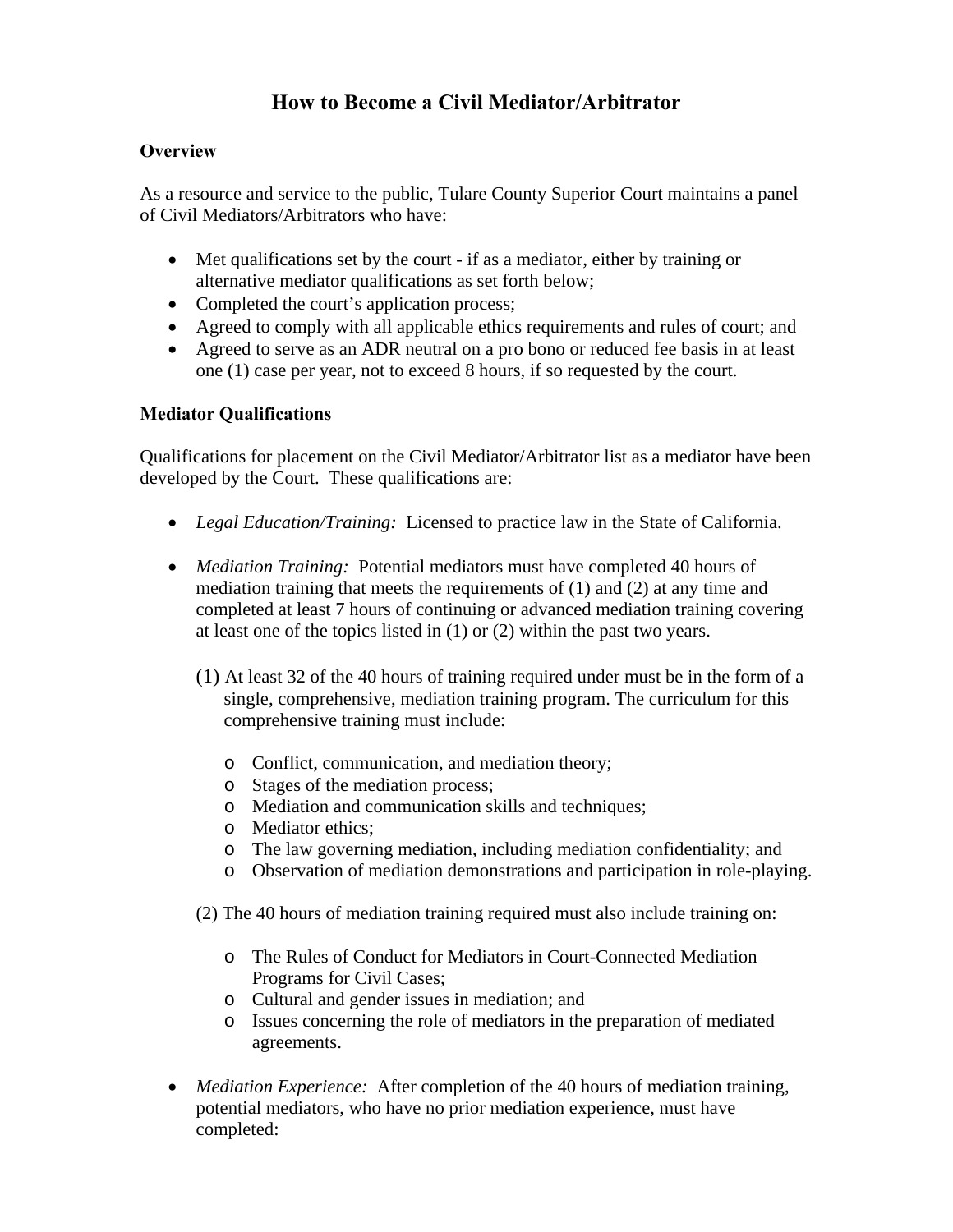- (1) At least two mediations of at least 2 hours in length:
	- a. Either co-mediated with a mentor mediator or observed by a mentor mediator; and
	- b. Evaluated by the mentor mediator.
- *References:* Must submit at least two (2) references or evaluations from individuals who participated in mediations conducted by the applicant.
- *Continuing Eligibility:* Must complete at least seven (7) hours of continuing education/training covering any of the topics listed above in the subheading Training, with (1) hour in ethics, every two (2) years, and upon request, submit proof of the same; and mediate at least two (2) cases per year in the court's mediation program.
- *Review:* Must review profile information and hourly rate yearly and update the court on any changes. Failure to maintain current information is grounds for removal from the list.

Determination of qualifications to be placed on the court's Civil Mediator/Arbitrator List and/or retention or removal from the list, is at the sole discretion of the ADR Program Coordinators and Presiding Judge of the Tulare County Superior Court.

#### **Alternative Qualifications**

An applicant who does not meet all of the training requirements for a mediator above may still qualify for placement on the court's panel if the applicant provides evidence of sufficient education, training, skills, and experience satisfactory to the court's ADR Program Coordinators and Presiding Judge.

#### **Arbitrator Qualifications**

Qualifications for placement on the Civil Mediator/Arbitrator list for non-judicial, binding arbitration of civil disputes are: completion of the court-approved application packet; attorney with five (5) plus years of experience in the relevant area of law; and two (2) case participant reference evaluations.

Determination of qualifications to be placed on the court's Civil Mediator/Arbitrator List and/or retention or removal from the list, is at the sole discretion of the ADR Program Coordinators and Presiding Judge of the Tulare County Superior Court.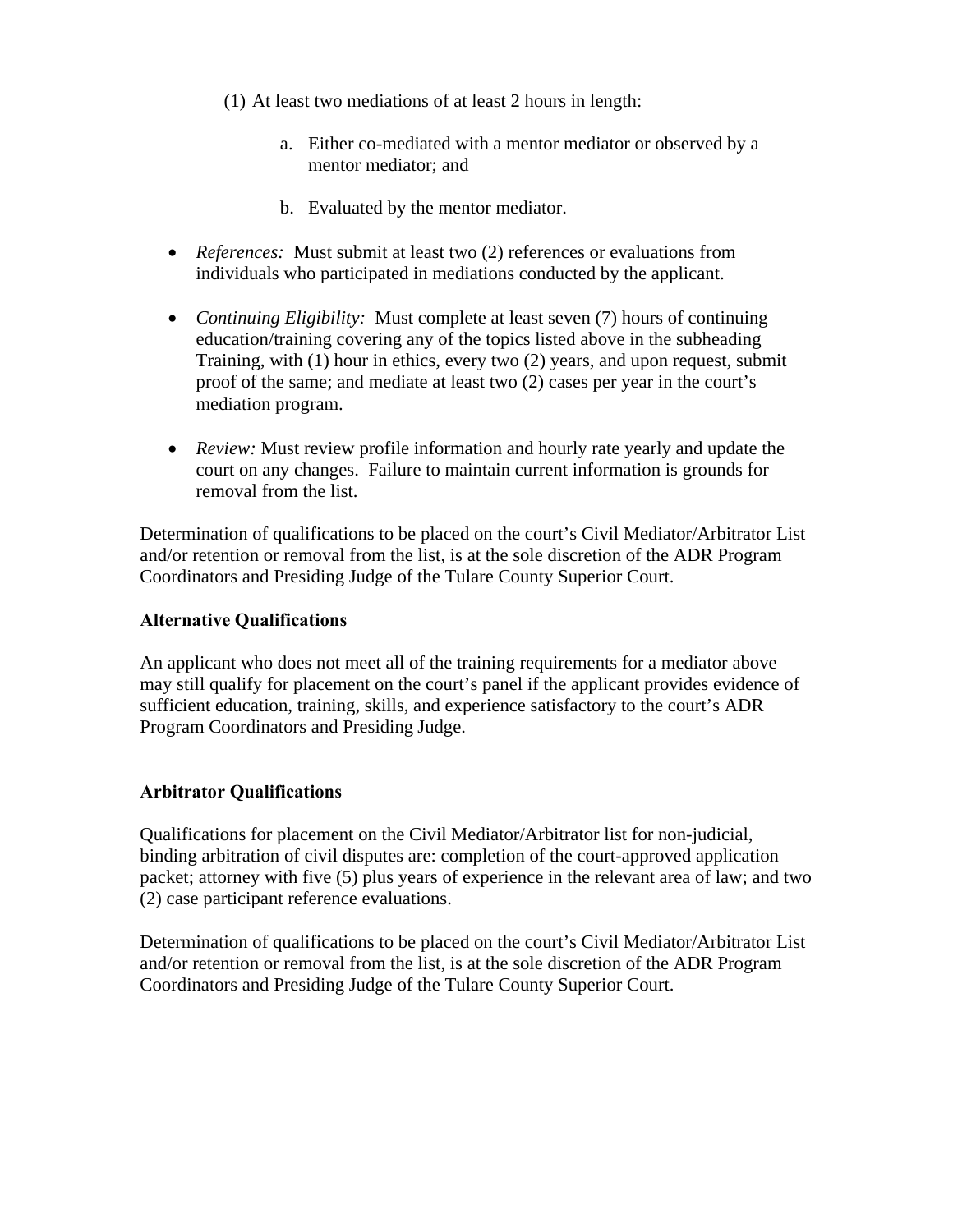#### **How to Apply**

Application materials are available in the Civil Filing Department of Tulare County Superior Court including the Porterville and Tulare Divisions or on the court's website. A completed application shall include:

- Completed **[Application Form](#page-3-0)** .
- Current resume or Curriculum Vitae
- Completed **[Mediator/Arbitrator Statement of Agreement](#page-6-0)**.
- If applying as a Mediator completed **[Verification of Civil](#page-8-0)  [Mediation/Arbitration Experience](#page-8-0)**, or, if applicable, a completed **[Alternative](#page-9-0)  [Qualification Request Form.](#page-9-0)**.
- If applying as a Mediator/Arbitrator, verification of mediation training by copy of certificate of completion or letter from the training institution, or if applicable, a completed **[Alternative Qualification Request Form.](#page-9-0)** .

All information provided may be researched and/or verified by the court. Applicants are solely responsible for furnishing and verifying all information provided to the court as well as updating their information as necessary.

Once an applicant has been accepted by the court as a Civil Court Mediator/Arbitrator the applicant must complete, **[The Mediator/Arbitrator Profile Form](#page-10-0)** .

**Application Process Contact Information** 

**Name: Sherry Pacillas, ADR Program Coordinator** 

**Address: Tulare County Superior Court 221 S. Mooney Blvd., Room 303 Visalia, Ca. 93277** 

**Phone: (559) 730-5000 Ext. 1358 Fax: (559) 737-4290 E-mail: [SPacillas@Tulare.Courts.Ca.Gov](mailto:SPacillas@Tulare.Courts.Ca.Gov)**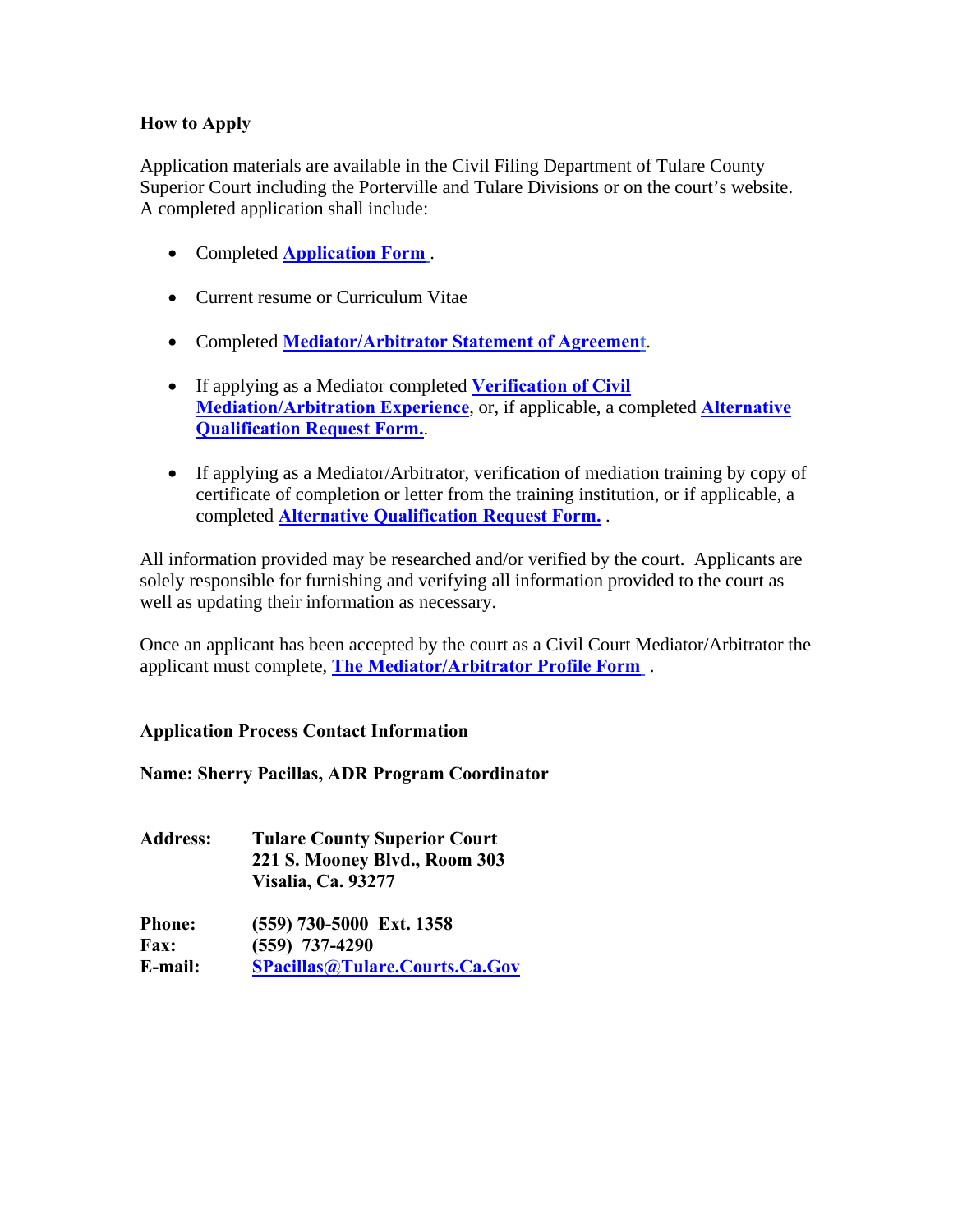## **Superior Court of California County of Tulare**

# **Mediator/Arbitrator Application**

<span id="page-3-0"></span>

| <b>General Information</b> |                                                                                                                                                                                                                                                                                           |  |  |  |
|----------------------------|-------------------------------------------------------------------------------------------------------------------------------------------------------------------------------------------------------------------------------------------------------------------------------------------|--|--|--|
|                            |                                                                                                                                                                                                                                                                                           |  |  |  |
|                            |                                                                                                                                                                                                                                                                                           |  |  |  |
|                            |                                                                                                                                                                                                                                                                                           |  |  |  |
|                            |                                                                                                                                                                                                                                                                                           |  |  |  |
|                            |                                                                                                                                                                                                                                                                                           |  |  |  |
| <b>Education</b>           | Undergraduate School/College (school, state, degree, date awarded): _____________<br>and the control of the control of the control of the control of the control of the control of the control of the<br>,我们也不能在这里的时候,我们也不能在这里的时候,我们也不能在这里的时候,我们也不能会在这里的时候,我们也不能会在这里的时候,我们也不能会在这里的时候,我们也不 |  |  |  |
|                            | Graduate/Law School (school, state, degree, date awarded): _____________________<br><u> 1989 - Johann Stoff, amerikansk politiker (d. 1989)</u>                                                                                                                                           |  |  |  |
|                            | <u> 1989 - Johann Stoff, amerikansk politiker (d. 1989)</u><br>,我们也不能在这里的人,我们也不能在这里的人,我们也不能在这里的人,我们也不能在这里的人,我们也不能在这里的人,我们也不能在这里的人,我们也不能在这里的人,我们也                                                                                                                                          |  |  |  |
|                            | Other Professional Licensure (licensing agency, state, #):                                                                                                                                                                                                                                |  |  |  |
| <b>Qualifying Training</b> | (Completion of applicable minimum hours of specified ADR training, attach proof of completion,                                                                                                                                                                                            |  |  |  |

(Completion of applicable minimum hours of specified ADR training, attach proof of completion, include institution names, program titles, dates, and hours completed.)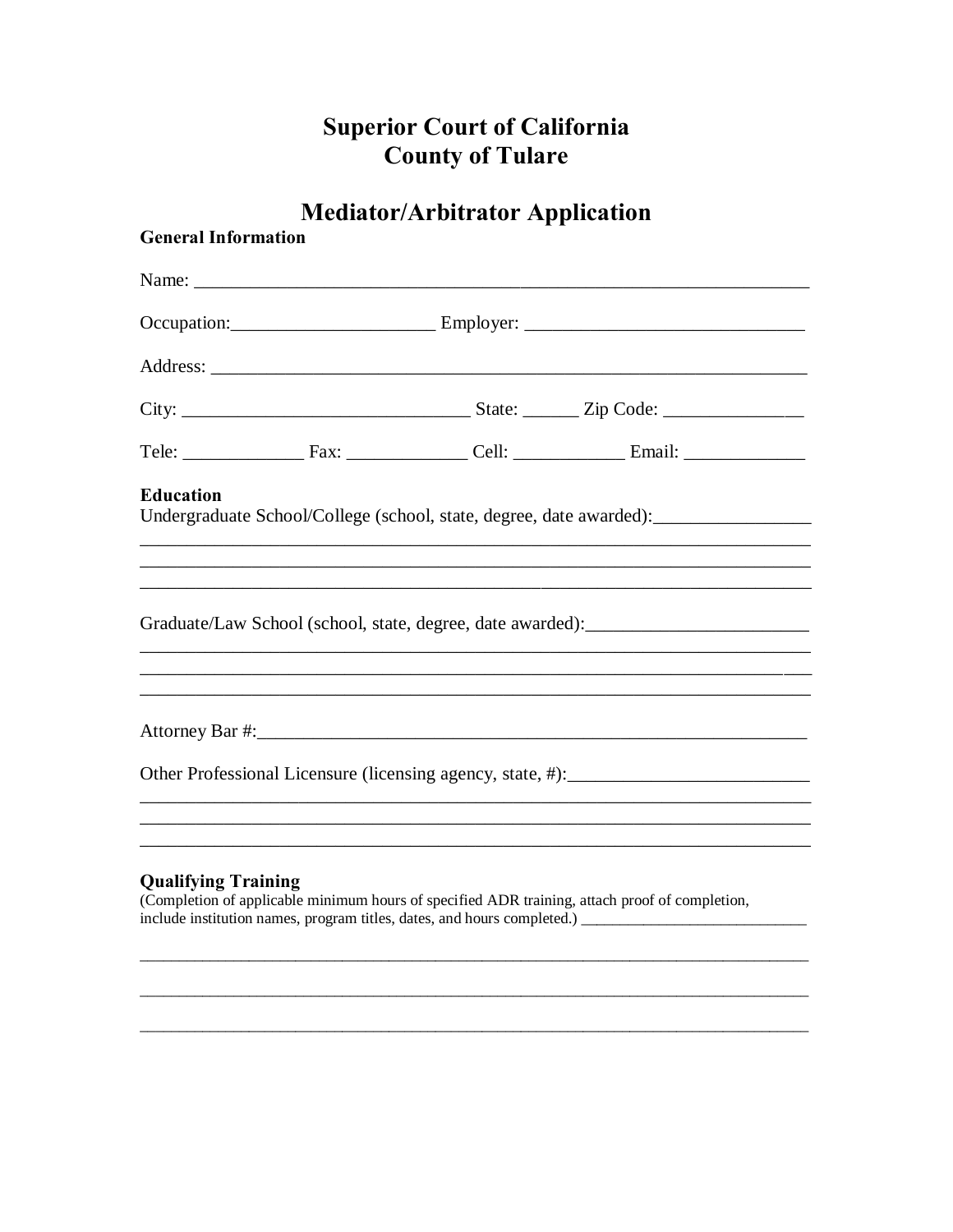#### **Qualifying Experience**

(Identify at least two (2) cases mediated by case name, case number, whether agreement or no agreement was reached, a brief summary of the case and length of time in mediation. For arbitration/early neutral evaluation, identify at least two (2) cases decided or evaluated, case name, case number (if any), and a brief summary of the case. See Verification Form)

#### **Areas of Emphasis**

(Check all areas you claim expertise or special experience)

| <b>Bankruptcy Government (Public)</b>         |
|-----------------------------------------------|
| <b>Business/Contract Health Care</b>          |
| Civil Rights Intellectual Property            |
| Complex Litigation Insurance/Bad Faith        |
| Conservatorships Landlord/Tenant              |
| <b>Construction Medical Malpractice</b>       |
| Employment/Labor Personal Injury              |
| <b>Environmental Product Liability</b>        |
| <b>Entertainment Professional Malpractice</b> |
| Family Law Probate/Wills, Trusts, Estates     |
| <b>Real Property</b>                          |
| Other (Identify):                             |
|                                               |

**Multi-Lingual Abilities** (List all languages other than English in which you can conduct an ADR process.):\_\_\_\_\_\_\_\_\_\_\_\_\_\_\_\_\_\_\_\_\_\_\_\_\_\_\_\_\_\_\_\_\_\_\_\_\_\_\_\_\_\_\_\_\_\_\_\_\_\_\_\_\_\_\_\_\_\_\_\_\_\_\_\_\_\_\_\_\_\_\_\_\_\_\_\_\_\_

\_\_\_\_\_\_\_\_\_\_\_\_\_\_\_\_\_\_\_\_\_\_\_\_\_\_\_\_\_\_\_\_\_\_\_\_\_\_\_\_\_\_\_\_\_\_\_\_\_\_\_\_\_\_\_\_\_\_\_\_\_\_\_\_\_\_\_\_\_\_\_\_\_\_\_\_\_\_\_\_\_\_\_\_\_\_

\_\_\_\_\_\_\_\_\_\_\_\_\_\_\_\_\_\_\_\_\_\_\_\_\_\_\_\_\_\_\_\_\_\_\_\_\_\_\_\_\_\_\_\_\_\_\_\_\_\_\_\_\_\_\_\_\_\_\_\_\_\_\_\_\_\_\_\_\_\_\_\_\_\_\_\_\_\_\_\_\_\_\_\_\_\_

*\_\_\_\_\_\_\_\_\_\_\_\_\_\_\_\_\_\_\_\_\_\_\_\_\_\_\_\_\_\_\_\_\_\_\_\_\_\_\_\_\_\_\_\_\_\_\_\_\_\_\_\_\_\_\_\_\_\_\_\_\_\_\_\_\_\_\_\_\_\_\_\_ \_\_\_\_\_\_\_\_\_\_\_\_\_\_\_\_\_\_\_\_\_\_\_\_\_\_\_\_\_\_\_\_\_\_\_\_\_\_\_\_\_\_\_\_\_\_\_\_\_\_\_\_\_\_\_\_\_\_\_\_\_\_\_\_\_\_\_\_\_\_\_\_*

*Insurance Carrier* (if any):\_\_\_\_\_\_\_\_\_\_\_\_\_\_\_\_\_\_\_\_\_\_\_\_\_\_\_\_\_\_\_\_\_\_\_\_\_\_\_\_\_\_\_\_\_\_\_\_\_

Have you ever been convicted of a felony or a misdemeanor involving moral turpitude? If so, explain:  $\frac{1}{2}$  explain:

\_\_\_\_\_\_\_\_\_\_\_\_\_\_\_\_\_\_\_\_\_\_\_\_\_\_\_\_\_\_\_\_\_\_\_\_\_\_\_\_\_\_\_\_\_\_\_\_\_\_\_\_\_\_\_\_\_\_\_\_\_\_\_\_\_\_\_\_\_\_\_\_

\_\_\_\_\_\_\_\_\_\_\_\_\_\_\_\_\_\_\_\_\_\_\_\_\_\_\_\_\_\_\_\_\_\_\_\_\_\_\_\_\_\_\_\_\_\_\_\_\_\_\_\_\_\_\_\_\_\_\_\_\_\_\_\_\_\_\_\_\_\_\_\_

 $\_$  ,  $\_$  ,  $\_$  ,  $\_$  ,  $\_$  ,  $\_$  ,  $\_$  ,  $\_$  ,  $\_$  ,  $\_$  ,  $\_$  ,  $\_$  ,  $\_$  ,  $\_$ 

Have you ever been refused bond? If so, explain: <u>d\_\_\_\_\_\_\_\_\_\_\_\_\_\_\_\_\_\_\_\_\_\_\_\_\_\_\_\_\_\_\_\_\_\_</u>

Other Relevant Information: example of the set of the set of the set of the set of the set of the set of the set of the set of the set of the set of the set of the set of the set of the set of the set of the set of the set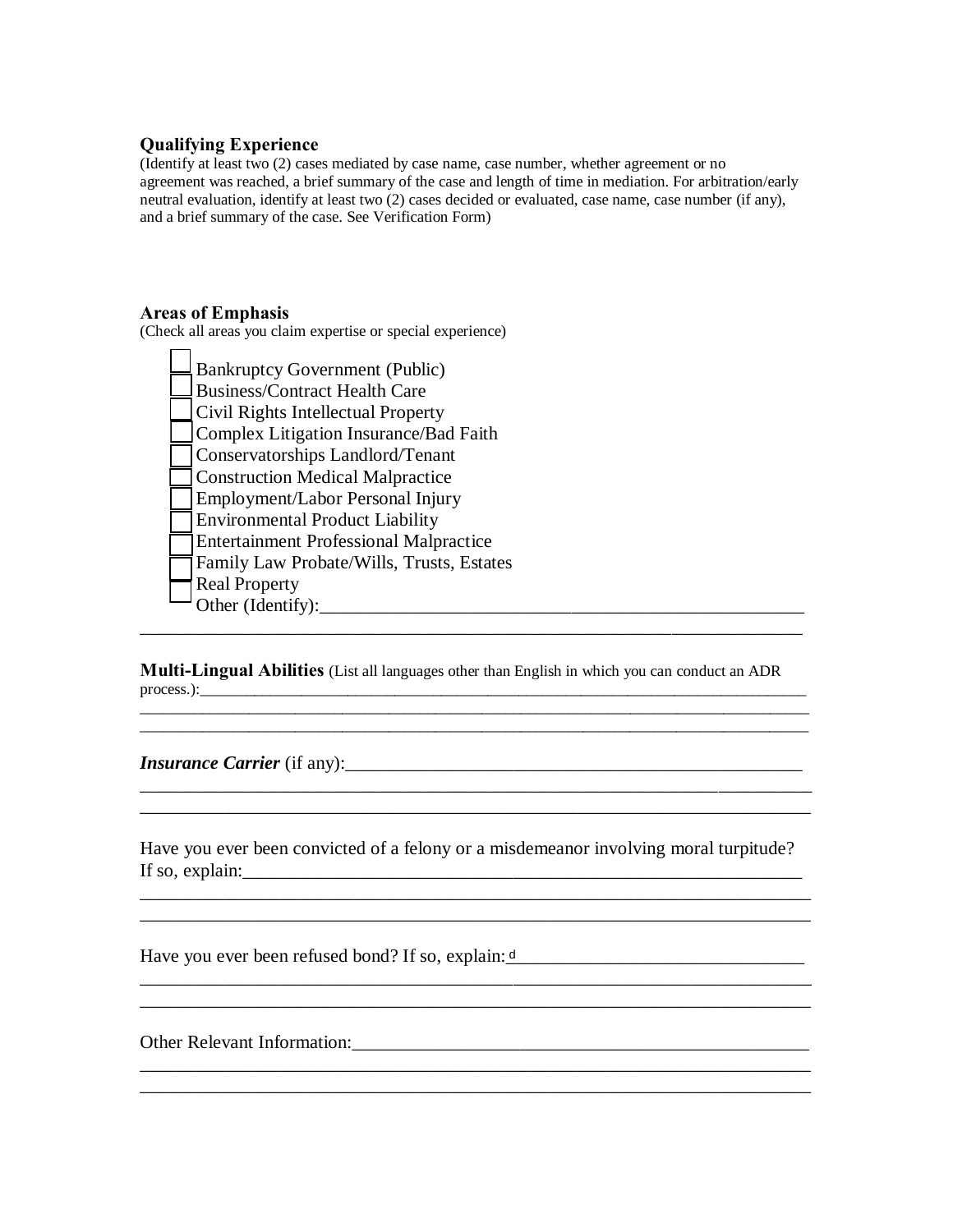( ) Attached resume

By my signature below I declare and certify under penalty of perjury that the information provided in this application is accurate and complete and I authorize the court to make any information contained in this application available to the public through the court's website or through othermeans.

| $\sim$<br>S12<br>--- | --- |
|----------------------|-----|
|                      |     |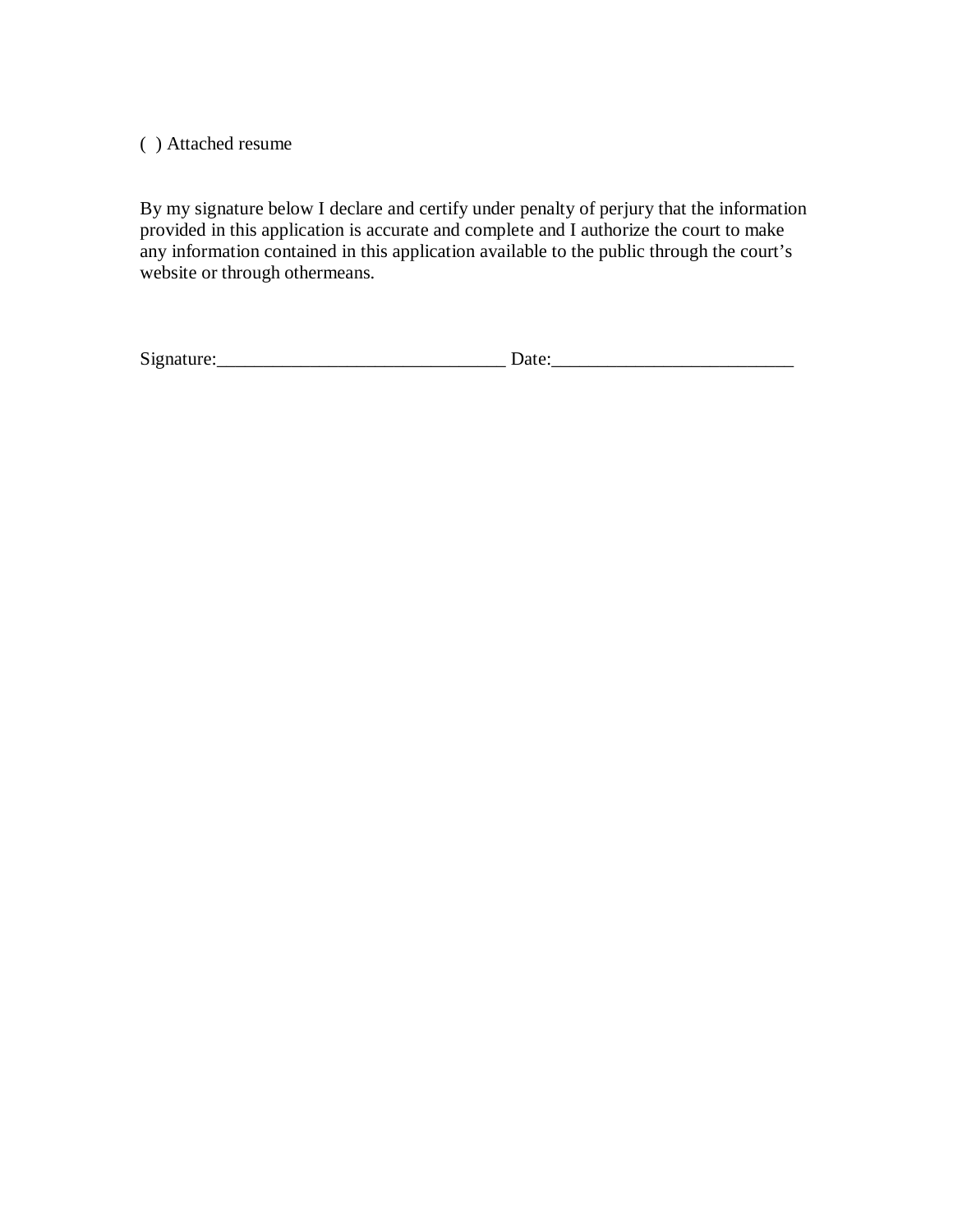## **Superior Court of California County of Tulare**

### **Mediator/Arbitrator Statement of Agreement**

<span id="page-6-0"></span>1. I certify that I meet the minimum qualifications to serve on the Civil Mediation/Arbitration list for Tulare County Superior Court, and that I have submitted a completed application including the requested documentation.

2. I have read, understand and agree to abide by all applicable ethics requirements and rules of court including *California Rules of Court 3.850 thru 3.859*.

3. I understand that I am required and may be requested to serve as a civil neutral on a pro bono or modest means basis.

4. I agree to hold harmless from any claims arising out of my service as a civil neutral the County of Tulare and any of its assigns and/or employees acting in their official capacity.

5. I agree to comply with procedural requirements of the court, including timely submission of documents and evaluations that may be requested or required.

6. I understand that all or a portion of the information contained on my application may be included on the court's website and other public information sources. I agree to provide the court with current information and correct fees. I understand that the court will make a reasonable effort to ensure accuracy in providing this information to the public via its website or other means.

7. I agree to work professionally, cooperatively and respectfully with the court, court staff, counsel and parties to assist in the successful operation of the civil neutral program, and to bring to the attention of court staff any issues I believe should be addressed.

8. I understand that at anytime, the court may make changes to the requirements to serve on a civil neutral panel, and that to continue to serve as a civil neutral, I must comply with any modifications to these requirements.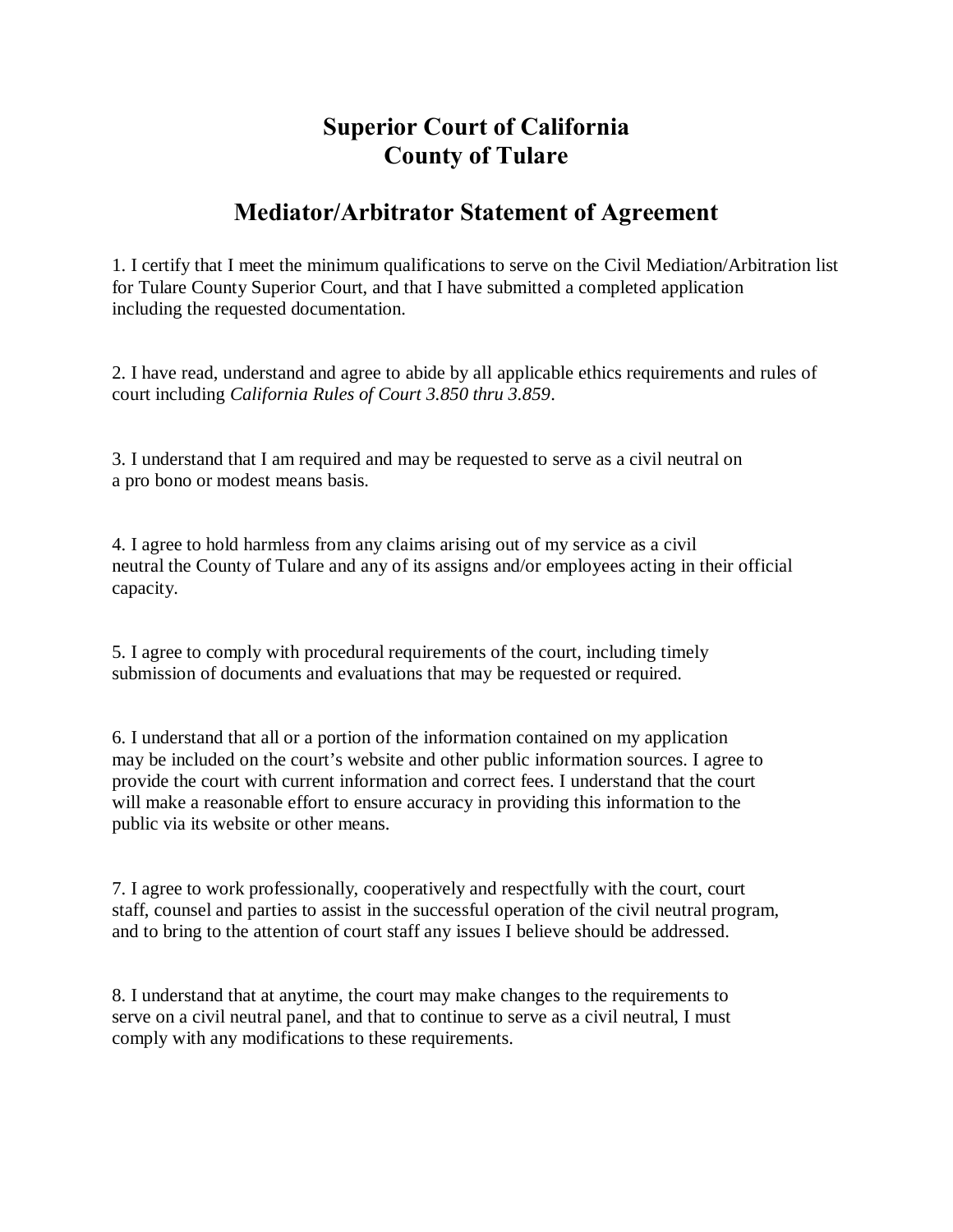9. I agree to disclose experience with this or another court as a pro tem judge, as requested by the court. I also understand that I cannot use my role as a pro tem judge to refer clients to my mediation service.

I, \_\_\_\_\_\_\_\_\_\_\_\_\_\_\_\_\_\_\_\_\_\_\_\_\_\_\_\_\_\_\_ certify and declare under penalty of perjury under the laws of the State of California that I have read, understand and agree to abide by the requirements to serve as civil neutral for the Superior Court of California, County of Tulare.

\_\_\_\_\_\_\_\_\_\_\_\_\_\_\_\_\_\_\_\_\_\_\_\_\_\_\_\_\_\_\_ \_\_\_\_\_\_\_\_\_\_\_\_\_\_\_\_\_\_ Signature Date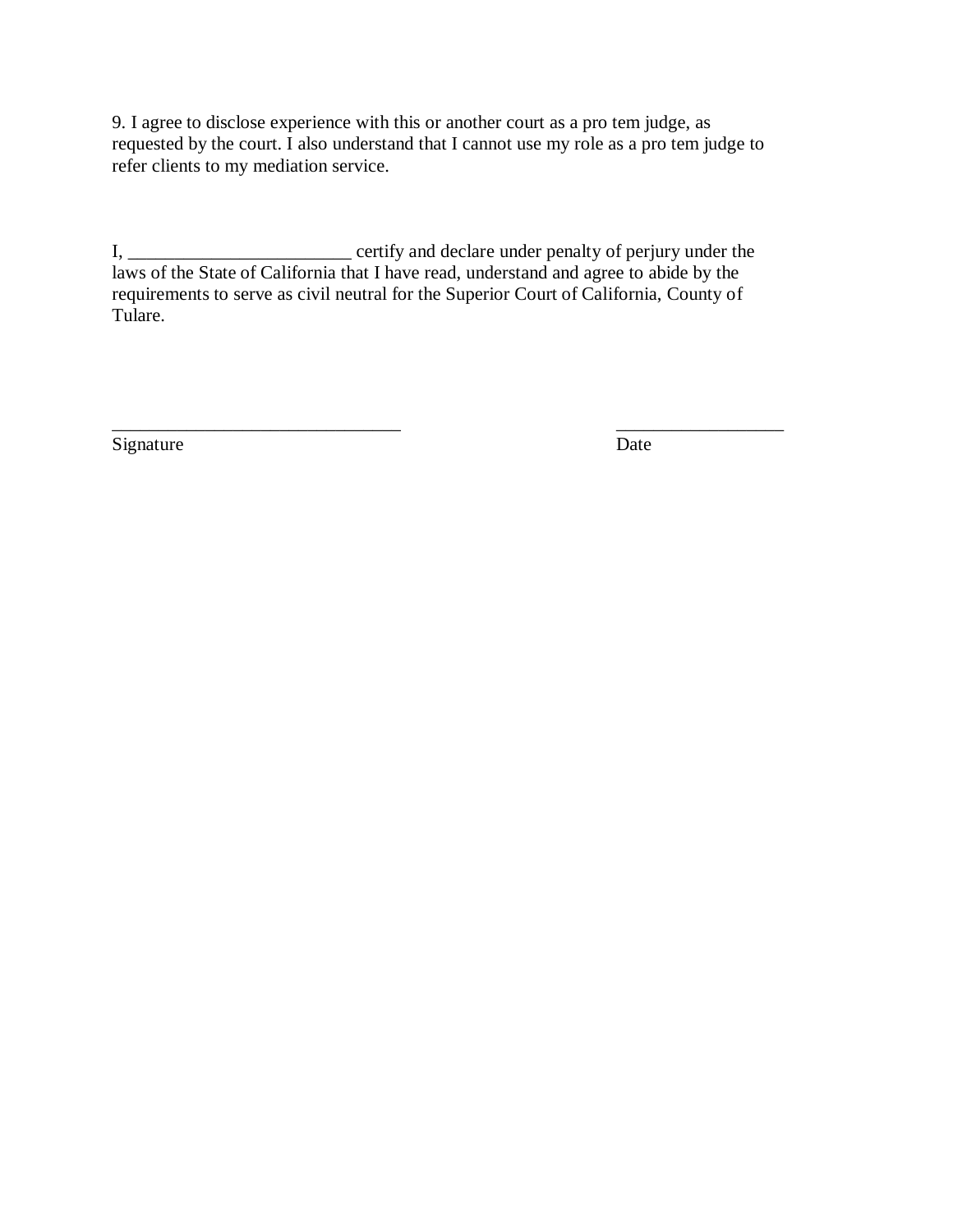## <span id="page-8-0"></span>**VERIFICATION OF CIVIL MEDIATION/ARBITRATION EXPERIENCE**

Tulare County Superior Court ADR Program

| Name:                                                     | Date:                                                                                                                                                                                                                                                                                                                                                                                              |
|-----------------------------------------------------------|----------------------------------------------------------------------------------------------------------------------------------------------------------------------------------------------------------------------------------------------------------------------------------------------------------------------------------------------------------------------------------------------------|
| Alternative Qualification Request.                        | Please provide the following information concerning at least two (2) cases mediated or arbitrated within<br>the past year. Please note that this experience should occur after completion of a 40 hour mediation (for<br>mediators only) training course or, if applicable, other sufficient training/experience as evidenced in the                                                               |
|                                                           |                                                                                                                                                                                                                                                                                                                                                                                                    |
|                                                           | Name of Plaintiff(s): $\frac{1}{\sqrt{1-\frac{1}{2}}\sqrt{1-\frac{1}{2}}\sqrt{1-\frac{1}{2}}\sqrt{1-\frac{1}{2}}\sqrt{1-\frac{1}{2}}\sqrt{1-\frac{1}{2}}\sqrt{1-\frac{1}{2}}\sqrt{1-\frac{1}{2}}\sqrt{1-\frac{1}{2}}\sqrt{1-\frac{1}{2}}\sqrt{1-\frac{1}{2}}\sqrt{1-\frac{1}{2}}\sqrt{1-\frac{1}{2}}\sqrt{1-\frac{1}{2}}\sqrt{1-\frac{1}{2}}\sqrt{1-\frac{1}{2}}\sqrt{1-\frac{1}{2}}\sqrt{1-\frac$ |
|                                                           | Name of Defendant(s): $\frac{1}{2}$ Manuscripture of Defendant(s):                                                                                                                                                                                                                                                                                                                                 |
|                                                           |                                                                                                                                                                                                                                                                                                                                                                                                    |
|                                                           |                                                                                                                                                                                                                                                                                                                                                                                                    |
|                                                           | ,我们也不能在这里的时候,我们也不能在这里的时候,我们也不能会在这里的时候,我们也不能会在这里的时候,我们也不能会在这里的时候,我们也不能会在这里的时候,我们也                                                                                                                                                                                                                                                                                                                   |
| The mediation/arbitration resulted in (please check one): |                                                                                                                                                                                                                                                                                                                                                                                                    |
| <b>Full Settlement</b><br><b>Partial Settlement</b>       | No Settlement,<br>Total # of Hours                                                                                                                                                                                                                                                                                                                                                                 |
|                                                           |                                                                                                                                                                                                                                                                                                                                                                                                    |
|                                                           |                                                                                                                                                                                                                                                                                                                                                                                                    |
|                                                           | Name of Plaintiff(s): $\frac{1}{2}$ Manuscription of Plaintiff(s):                                                                                                                                                                                                                                                                                                                                 |
|                                                           |                                                                                                                                                                                                                                                                                                                                                                                                    |
| <b>Brief Case Description:</b>                            |                                                                                                                                                                                                                                                                                                                                                                                                    |
|                                                           |                                                                                                                                                                                                                                                                                                                                                                                                    |
|                                                           |                                                                                                                                                                                                                                                                                                                                                                                                    |
| The mediation/arbitration resulted in (please check one): |                                                                                                                                                                                                                                                                                                                                                                                                    |
| <b>Full Settlement</b><br><b>Partial Settlement</b>       | Total # of Hours<br>No Settlement,                                                                                                                                                                                                                                                                                                                                                                 |
|                                                           | Mediating/Arbitration (minimum of two (2) hours required): _________                                                                                                                                                                                                                                                                                                                               |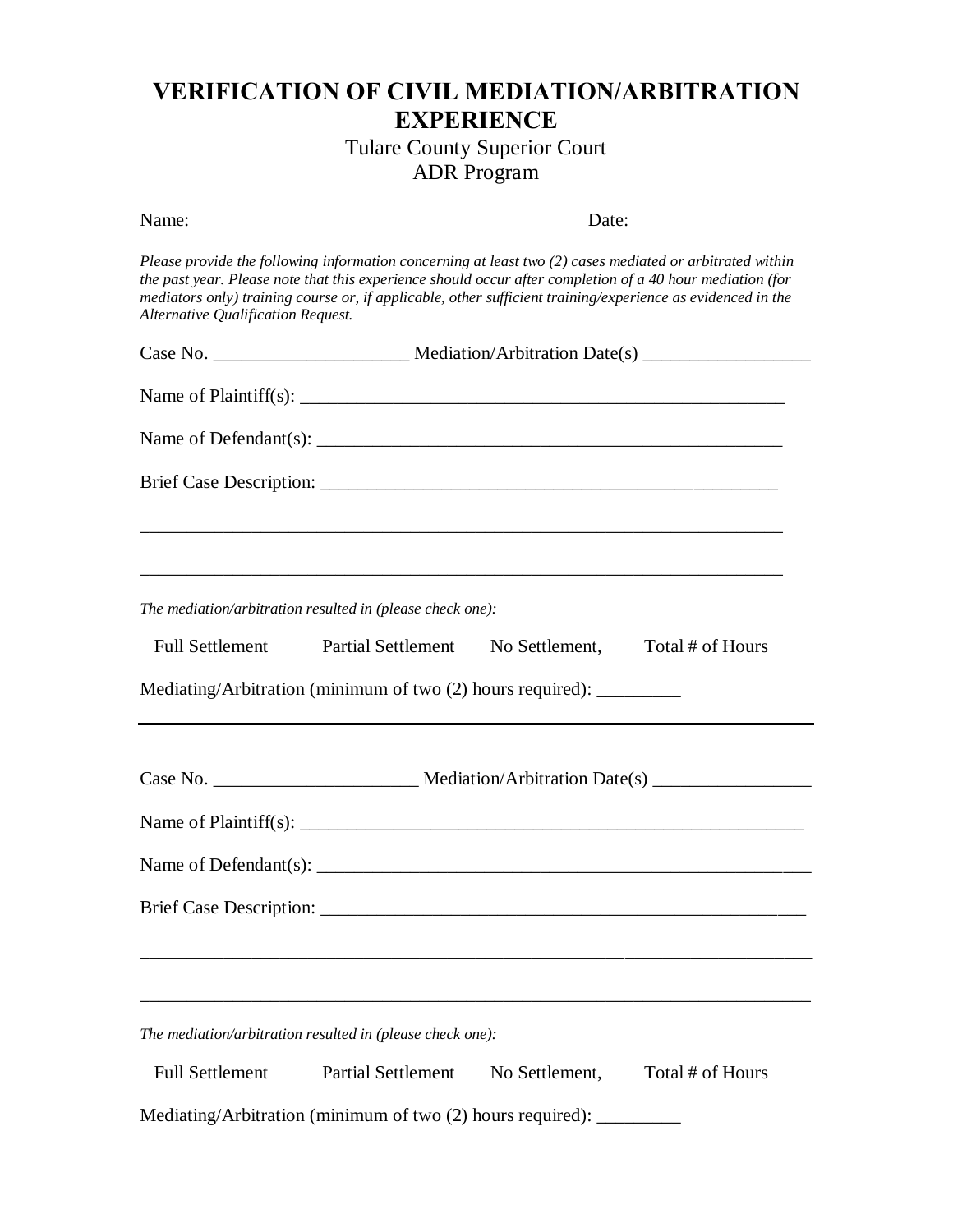## <span id="page-9-0"></span>ALTERNATIVE QUALIFICATION REQUEST

Tulare County Superior Court Mediator/Arbitrator Program

Name: \_\_\_\_\_\_\_\_\_\_\_\_\_\_\_\_\_\_\_\_\_\_\_\_\_\_\_\_\_\_\_\_ Date: \_\_\_\_\_\_\_\_\_\_\_\_\_\_\_\_\_

An applicant seeking placement on the Civil Mediator/Arbitrator list who does not meet all of the education, training, and experience requirements may still qualify if the applicant provides evidence of other sufficient education, training, skills and/or experience satisfactory to the court's ADR Program Coordinator and Presiding Judge. Examples may be an extensive background in civil litigation which has afforded opportunity for mediation/arbitration skills development or the applicant is a retired judicial officer with civil case experience. Please describe in detail below (and attach separate sheet if necessary) such other education, training, experience and/or skills: